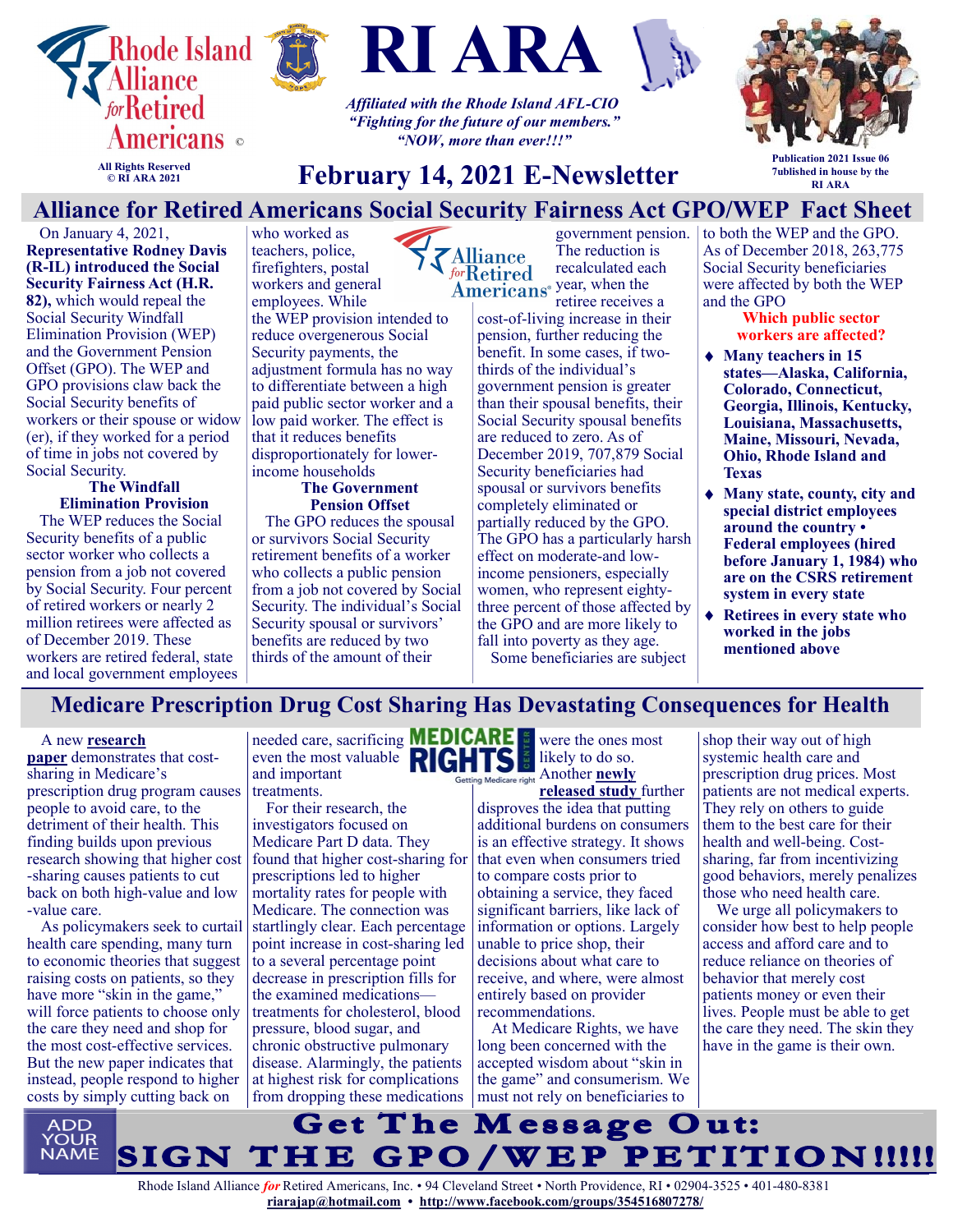# **Biden Administration Begins Reversing Harmful Public Charge Rules**

This week, the Biden administration began work to reverse harmful immigration rules and policies that were put in place by the previous administration. This includes the **[discriminatory "public](https://www.medicarerights.org/medicare-watch/2020/02/27/blog-trump-administration-officially-begins-enforcement-of-its-public-charge-immigration-rule)  [charge" rules](https://www.medicarerights.org/medicare-watch/2020/02/27/blog-trump-administration-officially-begins-enforcement-of-its-public-charge-immigration-rule)** that sought to increase the type and number of public programs where enrollment can negatively impact a person's immigration application or status. Such changes could make it much more difficult for older adults and people with disabilities to

pursue citizenship, reunite with their families, and access the supports they need to thrive.

Through an **[executive order](https://www.whitehouse.gov/briefing-room/presidential-actions/2021/02/02/executive-order-restoring-faith-in-our-legal-immigration-systems-and-strengthening-integration-and-inclusion-efforts-for-new-americans/)**, President Biden directed the heads of various federal agencies, including the State Department, the Department of Justice, and the Department of Homeland Security, to review all agency actions related to implementation of the new public charge rules. While the rules cannot be rescinded by



executive order, the order does demonstrate Getting Medicare right a commitment to

unwinding the Trumpera policies.

Importantly, the order directs departments to eliminate the **[chilling effect](https://protectingimmigrantfamilies.org/wp-content/uploads/2019/07/PIF-Documenting-Harm-Fact-Sheet-UPDATED-JULY.pdf)** of the rule fear in a population that the rule may apply, causing people to avoid necessary services. At Medicare Rights, we have seen the chilling effect of the public charge rules on communities. It has prevented people from seeking health care, food

assistance, and citizenship. Even American citizens have avoided programs for fear that their use may impact another family member's immigration status or ability to get a green card.

We applaud this effort to eliminate both the harmful changes of the public charge rules and their perceived impact. Especially during a pandemic, we must do all we can to enable everyone within our borders to have access to needed care that protects both individual and public health.

## **Biden administration acts to ensure people with disabilities keep their Social Security benefits**

The Trump administration worked hard to destroy Social Security every which way it could. Among other things, it made it extraordinarily difficult for people to get the Social Security benefits to which they are entitled. Now, Jake Johnson reports for **[Common Dreams](https://www.commondreams.org/news/2021/01/28/applause-biden-withdraws-horrific-trump-rule-attacking-social-security-disability)**, that the Biden administration has withdrawn a Trump administration not-yet-final regulation that would likely have taken disability benefits from hundreds of thousands of Americans.

The Trump administration tried to subject people receiving

Social Security longterm disability benefits to constant reviews if they wanted to retain these benefits. The additional reviews would have posed challenging administrative hurdles for people receiving benefits. As it is, qualifying for Social Security disability benefits is not easy.

Social Security Works led the advocacy effort. According to its executive director, Alex Lawson, the proposed regulation was "the Trump administration's most brazen attack on Social Security yet." "When Ronald Reagan



implemented a similar benefit cut, it ripped away the earned benefits of 200,000 people.

Ultimately, Reagan was forced to reverse his attack on Social Security after massive public outcry—but not before people suffered and died."

President Joe Biden has a history of proposing Social Security cuts. And, he was criticized for his record on Social Security during the 2020 presidential campaign. He is now holding true to his word during the campaign that he would protect Social Security.

President Biden also promised during the campaign to **[increase](https://justcareusa.org/expand-social-security-dont-means-test-it/)  [Social Security benefits](https://justcareusa.org/expand-social-security-dont-means-test-it/)**, which are not as high as they should be. For a wealthy country, Social Security benefits in the US are **[stingy relative to other](https://justcareusa.org/for-a-wealthy-country-the-us-offers-stingy-social-security-retirement-benefits/)  [countries](https://justcareusa.org/for-a-wealthy-country-the-us-offers-stingy-social-security-retirement-benefits/)**. To increase Social Security benefits, it would be particularly helpful for President Biden to **[fire the Social Security](https://justcareusa.org/will-biden-quickly-replace-social-security-leadership/)  [Administration Commissioner](https://justcareusa.org/will-biden-quickly-replace-social-security-leadership/)  [Andrew Saul and Deputy](https://justcareusa.org/will-biden-quickly-replace-social-security-leadership/)  [Commissioner David Black](https://justcareusa.org/will-biden-quickly-replace-social-security-leadership/)**. Donald Trump is responsible for putting these high-level anti-Social Security officials in charge of Social Security.

# **Medicare Rights Center Asks Biden Administration to Take Swift Action on Several Urgent Policy Matters**

Last week, Medicare Rights sent a sign-on **[letter](https://www.medicarerights.org/pdf/020521-letter-on-medicare-enrollment-flexibilities.pdf)** from 50 state and national organizations to the U.S. Department of Health and Human Services (HHS) and the Centers for Medicare & Medicaid Services (CMS), urging the agencies to reinstate important COVID-19 related Medicare enrollment flexibilities. As **[previously](https://www.medicarerights.org/medicare-watch/2021/02/04/recent-steps-to-improve-access-to-the-federal-marketplace-should-be-expanded-to-include-medicare)**  [discussed](https://www.medicarerights.org/medicare-watch/2021/02/04/recent-steps-to-improve-access-to-the-federal-marketplace-should-be-expanded-to-include-medicare), this is necessary to help at-risk individuals connect with their coverage during the pandemic. Re-opening these enrollment pathways aligns with

the administration's COVID-19 response strategy, including the [decision](https://www.federalregister.gov/documents/2021/02/02/2021-02252/strengthening-medicaid-and-the-affordable-care-act) to improve access to Marketplace plans. We applaud that change and implore the administration not to leave

older adults and people with disabilities behind.

This enrollment ask was also part of a more comprehensive **[letter](https://www.medicarerights.org/pdf/020921-joint-letter-cma.pdf)** that Medicare Rights and the Center for Medicare Advocacy sent to HHS and CMS on February 9. Together, we outlined Medicare, Medicaid, and Affordable Care Act policies that need immediate agency attention due to looming deadlines and the unmet needs of millions of Americans.

In addition to simplifying Medicare transitions during the COVID-19 public health emergency, other issues include further changes to ensure all Medicare-eligible individuals can access their earned benefits

during the pandemic; improvements to g Medicare right Medicare outreach and

enrollment strategies to promote timely,

## effective **[BENES](https://www.medicarerights.org/media-center/medicare-rights-welcomes-passage-of-key-benes-act-provisions)**

**[Act](https://www.medicarerights.org/media-center/medicare-rights-welcomes-passage-of-key-benes-act-provisions)** implementation and the availability of accurate consumer tools; and an increase in regulatory review efforts to prevent harmful or rushed program modifications. With respect to actions outside of Medicare, we asked the administration to protect access to Healthcare.gov, revoke a misinterpretation of Medicaid Maintenance of Effort (MOE) requirements, and restore Medicaid safeguards.

We look forward to working

with our partners and with policymakers to advance these and other critical reforms.

- **[Read the February 5 letter](https://www.medicarerights.org/pdf/020521-letter-on-medicare-enrollment-flexibilities.pdf)  [from 50 organizations](https://www.medicarerights.org/pdf/020521-letter-on-medicare-enrollment-flexibilities.pdf)  [calling on the Biden](https://www.medicarerights.org/pdf/020521-letter-on-medicare-enrollment-flexibilities.pdf)  [administration to ease](https://www.medicarerights.org/pdf/020521-letter-on-medicare-enrollment-flexibilities.pdf)  [Medicare enrollment](https://www.medicarerights.org/pdf/020521-letter-on-medicare-enrollment-flexibilities.pdf)  [during the pandemic.](https://www.medicarerights.org/pdf/020521-letter-on-medicare-enrollment-flexibilities.pdf)**
- **[Read the February 9](https://www.medicarerights.org/pdf/020921-joint-letter-cma.pdf)  [Medicare Rights Center](https://www.medicarerights.org/pdf/020921-joint-letter-cma.pdf)  [and Center for Medicare](https://www.medicarerights.org/pdf/020921-joint-letter-cma.pdf)  [Advocacy letter urging the](https://www.medicarerights.org/pdf/020921-joint-letter-cma.pdf)  [Biden administration to](https://www.medicarerights.org/pdf/020921-joint-letter-cma.pdf)  [take immediate action on](https://www.medicarerights.org/pdf/020921-joint-letter-cma.pdf)  [key issues.](https://www.medicarerights.org/pdf/020921-joint-letter-cma.pdf)**

Rhode Island Alliance *for* Retired Americans, Inc. • 94 Cleveland Street • North Providence, RI • 02904-3525 • 401-480-8381 **[riarajap@hotmail.com](mailto:riarajap@hotmail.com) • [http://www.facebook.com/groups/354516807278/](https://www.facebook.com/groups/354516807278/)**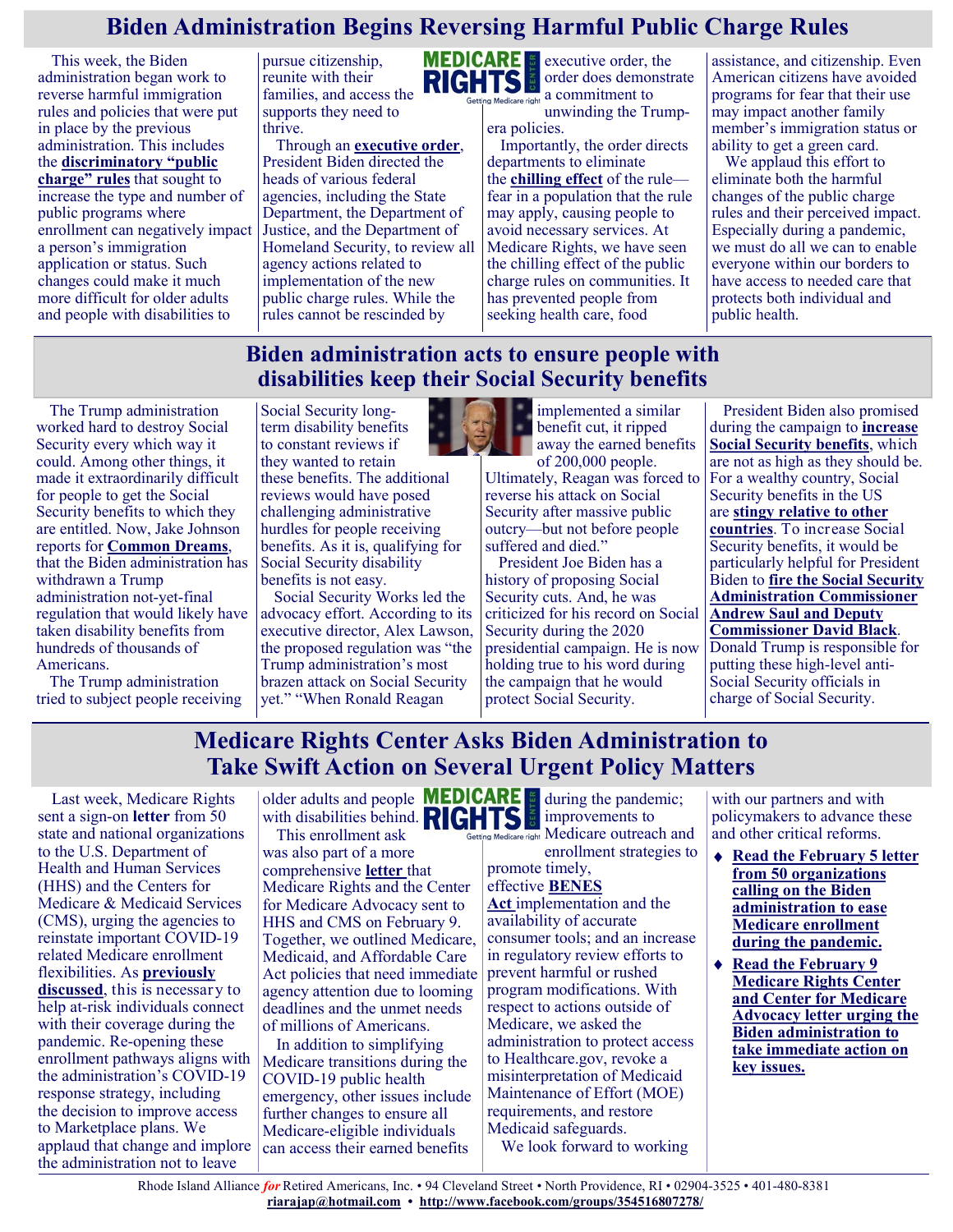## **The retirement plans of many Americans have been delayed by the pandemic, survey says**

Over 40% of retirement savers said the pandemic has made them less confident they will have sufficient funds to retire, according to a **[recent](https://www.kiplinger.com/retirement/retirement-planning/601934/retirement-planning-during-covid)  [survey](https://www.kiplinger.com/retirement/retirement-planning/601934/retirement-planning-during-covid)** from finance magazine Kiplinger and Personal Capital, a wealth management organization**.**

The pandemic caused many people to borrow from their future in order to meet everyday needs throughout state shutdowns and the **[highest](https://www.businessinsider.com/covid-job-losses-unemployment-recovery-years-moodys-covid-2020-12)  [number of job losses](https://www.businessinsider.com/covid-job-losses-unemployment-recovery-years-moodys-covid-2020-12)** since the Great Depression. One third of survey respondents said they took a distribution or loan from their retirement account.

The US government tried to implement bills that would spare Americans from the financial

consequences of the pandemic, through the CARES Act signed into law in March, which permitted loans of up to \$100,000. 58% of those who took loans borrowed between \$50,000 and \$100,000.

For many Americans, the pandemic has caused a major setback in their retirement plans. One third said as a result they plan to work longer.

The withdrawals were not small sums either. Most withdrawals from retirement accounts represented significant amounts of money, with about one-third of respondents who took withdraws, taking out over \$75,000.

The Kiplinger survey was

conducted during the end of the year and included 744 respondents between the ages of 40 and 74, evenly split between

genders with retirement savings of at least \$50,000. The online survey has a 95% confidence level.

The editor of Kiplinger Personal Finance, Mark Solheim, said the survey shows the longterm ramifications of the pandemic.

"The past year rocked the confidence of most Americans saving for retirement," Solheim said in a press release. "With many people dipping into their retirement savings or planning to work longer, 2020 will have a lasting impact for years to

#### come."

**[According](https://www.nber.org/system/files/chapters/c12431/c12431.pdf)** to the National Bureau of Economic Research, most retirement funds in the US were already underfunded before the pandemic started. Nearly half of Americans between the ages of 32 and 61 do not have any retirement savings and most of those that do have savings under \$21,000, according to a **[2019](https://www.epi.org/publication/the-state-of-american-retirement-savings/)  [study](https://www.epi.org/publication/the-state-of-american-retirement-savings/)** from the Economic Policy Institute.

"Last year presented many challenges," said Personal Capital President Jay Shah. "The pandemic not only created a global health crisis, it impacted the financial outlooks and retirement plans of many."...**[Read More](https://www.businessinsider.com/majority-americans-withdraw-retirement-savings-2020-pandemic-survey-2021-1?link_id=3&can_id=096a66151cd2402458f2400b242b25cd&source=email-alliance-mentions-and-press-clips-january-28-2021&email_referrer=email_1065981&email_s)**

# **Dental Coverage Under Medicare**

Two bills that would provide for coverage of dental services under the Medicare program were introduced in Congress last week. H.R.502, authored by Rep. Nanette Diaz Barragan (D-Calif.) has been introduced in the House of Representatives, while S.97, authored by Sen. Ben Cardin (D-Md.) has been introduced in the Senate.

As of yet, the text of the bills

has not been released but TSCL will be closely monitoring these bills to determine if we will be supporting them. Coverage of dental and hearing care are two of our priorities and we are hopeful this legislation will provide the solution for one of those goals.

Provisions in this legislation will likely be debated within

contentious discussions surrounding "Medicare for All" and healthcare system reform legislation. A Democratic-controlled Congress means that there will be frequent hearings and proposals related to the future of healthcare coverage in the U.S. The House passed similar

legislative provisions to those in the Medicare Dental Benefit Act

in late 2019 via a Democraticsupported drug price negotiation bill [H.R.3,](https://www.congress.gov/bill/116th-congress/house-bill/3) the *Lower Drug Costs* Now Act. The legislation did not receive bipartisan support at that time, and slim Democratic seatmajorities in the House and Senate will be a significant hurdle to passing partisan legislation in the current Congress.

# **Recent Steps to Improve Access to the Federal Marketplace Should Be Expanded to Include Medicare**

The Biden administration has taken a number of steps to respond to the COVID-19 public health emergency, including outlining a **[national strategy](https://www.whitehouse.gov/wp-content/uploads/2021/01/National-Strategy-for-the-COVID-19-Response-and-Pandemic-Preparedness.pdf)** and issuing executive orders to spur the implementation of that framework.

Among the recent White House directives are several aimed at improving access to care and treatment. This is an especially critical goal for older adults and people with disabilities, as they have a **[high](https://www.cdc.gov/coronavirus/2019-ncov/need-extra-precautions/index.html?CDC_AA_refVal=https%3A%2F%2Fwww.cdc.gov%2Fcoronavirus%2F2019-ncov%2Fneed-extra-precautions%2Fpeople-at-increased-risk.html)  [risk](https://www.cdc.gov/coronavirus/2019-ncov/need-extra-precautions/index.html?CDC_AA_refVal=https%3A%2F%2Fwww.cdc.gov%2Fcoronavirus%2F2019-ncov%2Fneed-extra-precautions%2Fpeople-at-increased-risk.html)** of infection, serious illness, and even death from the virus, as well as **[disproportionate](https://www.aarp.org/work/working-at-50-plus/info-2020/pandemic-unemployment-older-workers.html#:~:text=En%20espa%C3%B1ol%20%7C%20During%20the%20first,the%20livelihoods%20of%20older%20adults)  [rates](https://www.aarp.org/work/working-at-50-plus/info-2020/pandemic-unemployment-older-workers.html#:~:text=En%20espa%C3%B1ol%20%7C%20During%20the%20first,the%20livelihoods%20of%20older%20adults)** of unemployment from the resulting economic crisis.

We are encouraged that the January 21 executive order,

#### "**[Improving and](https://www.federalregister.gov/documents/2021/01/26/2021-01858/improving-and-expanding-access-to-care-and-treatments-for-covid-19)  [Expanding Access to](https://www.federalregister.gov/documents/2021/01/26/2021-01858/improving-and-expanding-access-to-care-and-treatments-for-covid-19)  [Care and Treatments](https://www.federalregister.gov/documents/2021/01/26/2021-01858/improving-and-expanding-access-to-care-and-treatments-for-covid-19)**

**[for COVID](https://www.federalregister.gov/documents/2021/01/26/2021-01858/improving-and-expanding-access-to-care-and-treatments-for-covid-19)-19**," directs the U.S. Department of Health and Human Services (HHS) to "evaluate Medicare" and other health programs and to "take any available steps to promote insurance coverage for safe and effective COVID-19 treatments and clinical care."

However, the concrete improvements to date currently exclude the Medicare program and those who rely on its coverage. For example, the January 28 executive order, "**[Strengthening Medicaid and](https://www.federalregister.gov/documents/2021/02/02/2021-02252/strengthening-medicaid-and-the-affordable-care-act)  [the Affordable Care Act](https://www.federalregister.gov/documents/2021/02/02/2021-02252/strengthening-medicaid-and-the-affordable-care-act)**," asks HHS to establish a Special Enrollment Period (SEP) for federal Marketplace coverage "in

light of the exceptional circumstances caused by the ongoing COVID-19 SOCIAL SECURITY pandemic." We applaud

this decision. As outlined in a **[fact sheet](https://www.cms.gov/newsroom/fact-sheets/2021-special-enrollment-period-response-covid-19-emergency)** from the Centers for Medicare & Medicaid Services, this enrollment pathway will help more people obtain affordable, comprehensive coverage during the public health emergency.

As significant as this SEP is, it leaves some people behind. It will not help those who are eligible for Medicare and unable to quickly enroll or use their earned benefits. They are no less impacted by the pandemic. Accordingly, we urge policymakers to ease enrollment across federal health care programs. Doing so would

appropriately recognize that all Americans are facing "exceptional circumstances."

As we note in our **[transition](https://www.medicarerights.org/pdf/012021-biden-harris-transition-memo.pdf)  [memo](https://www.medicarerights.org/pdf/012021-biden-harris-transition-memo.pdf)**, "The COVID-19 pandemic and its attendant economic fallout will have a lasting impact on people with Medicare and on the program itself. While additional interventions may be necessary as the situation evolves, the administration must first focus on reforms that are urgently needed to help people with Medicare maintain their health, safety, and independence."

This includes helping people connect with their Medicare at a time when they need it most

Rhode Island Alliance *for* Retired Americans, Inc. • 94 Cleveland Street • North Providence, RI • 02904-3525 • 401-480-8381 **[riarajap@hotmail.com](mailto:riarajap@hotmail.com) • [http://www.facebook.com/groups/354516807278/](https://www.facebook.com/groups/354516807278/)**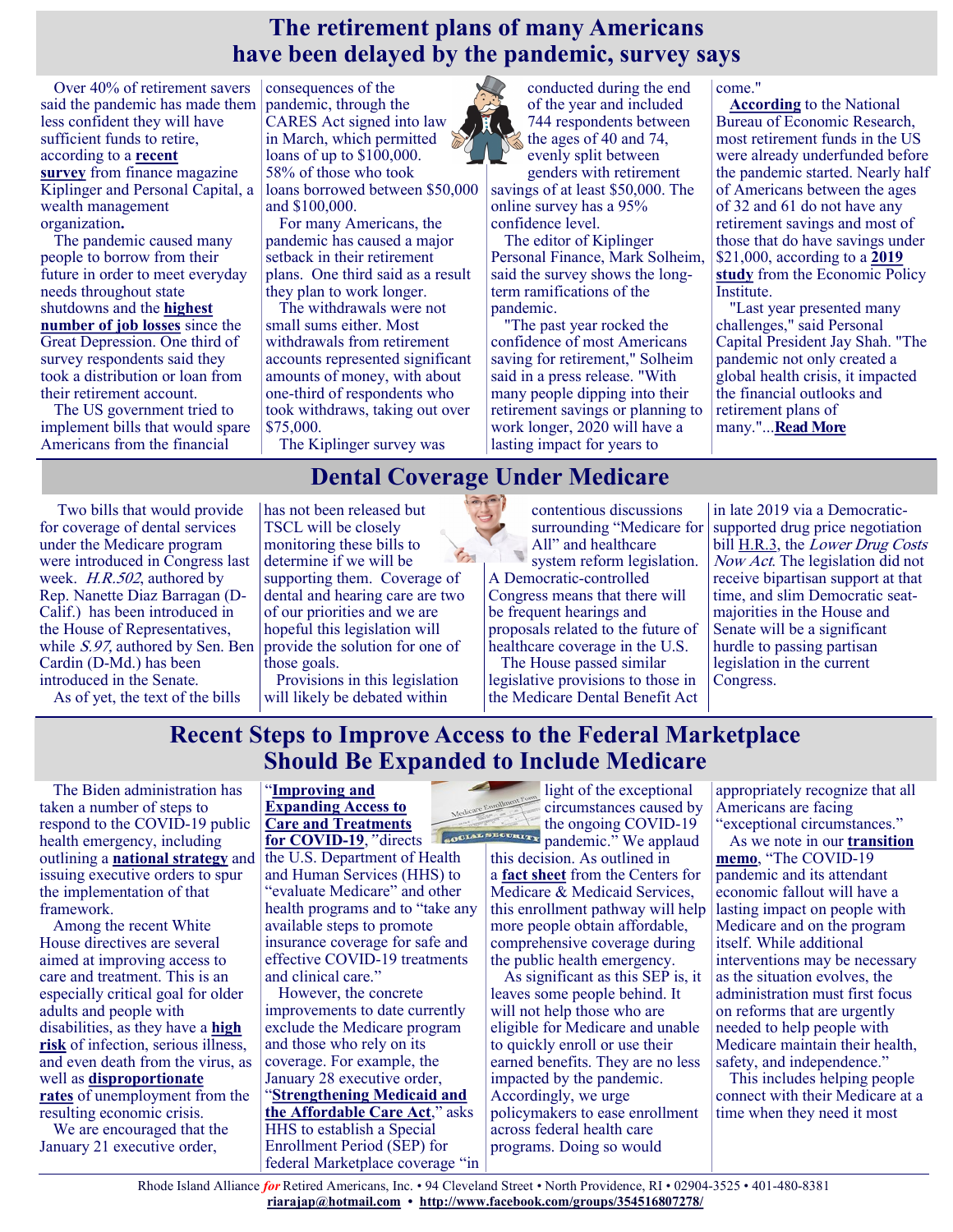# **What is Ambulance Transportation or Medical Transport?**

The purpose of ambulance transportation is to transport injured or sick individuals to and from an emergency room, medical center, or physician's office. Ambulance transportation is classified into two categories: emergency and non-emergency transportation. Although nonemergency transport can be purchased for any reason, it is most notably used in prescheduled transports after a surgery or operation, especially when the patient is in a

wheelchair or confined to a bed. Emergency transportation is typically used in the

event of a medical emergency, when the individual's health is in serious danger.

**Average Cost of Ambulance Transportation**

Non-emergency ambulance transportation is only covered if you have Medicare Part B. It will only bring you to the closest appropriate medical facility equipped to provide the care needed. Medicare will pay



adequate services provided closer to you. If the ambulance company will not cover the charges, they are required to supply an Advance Beneficiary Notice of Noncoverage. All ambulance suppliers must accept your Medicare privileges.

> **Conditions and Requirements for Non-Emergency Ambulance Transportation**

All ambulance transportation must be medically necessary, and you will need a physician's note to qualify. This is known as a Physician Certification Statement. They can be administered by a physician assistant, clinical nurse specialist, nurse practitioner, registered nurse, or your primary physician. Nonemergency ambulance transportation is used when other means of transit would endanger a senior's health. ...**[Read More](https://seniordirectory.com/health-services/ambulance-transportation)**

# **NARFE Applauds Introduction of Bill That Would End the Windfall Elimination Provision and Government Pension Offset**

Alexandria, VA – In response to Reps. Rodney Davis, R-IL, and Abigail Spanberger, D-VA, introducing the Social Security Fairness Act, H.R. 82, that would repeal the Windfall Elimination Provision (WEP) and the Government Pension Offset (GPO), NARFE National President Ken Thomas issued the following statement:

"For decades, NARFE has supported full repeal of the Windfall Elimination Provision and Government Pension Offset, and applauds introduction of a bill in the House, H.R. 82, to do just that. These policies have unfairly punished retired public servants through reduced Social Security benefits for far too long.

"This bill would provide much-needed relief for the millions of retirees and survivors currently affected by this inequitable practice and will



servants already receive lower wages, on average, than those is the private sector. Government annuitants and their families are penalized yet again for their sacrifice through Social Security benefit reductions imposed by WEP and GPO, which disproportionately affect lower-earning households and widows. These individuals are unduly punished simply

improve fairness for future retirees. Public because they worked in the public sector on behalf of their country.

"NARFE applauds Reps. Davis and Spanberger as they reach across the aisle, setting an example for their parties, in an effort to put an end to these shameful policies, which have harmed millions of hardworking and dedicated public servants for too many years."...**[Read](https://new.narfe.org/narfe-applauds-introduction-of-bill-that-would-end-the-windfall-elimination-provision-and-government-pension-offset/?fbclid=IwAR1fA_4cCgctUs9nddMgLuHDqbDt50gktBeupxmFOxZeYmdd2qqxULDiUd8)  [More](https://new.narfe.org/narfe-applauds-introduction-of-bill-that-would-end-the-windfall-elimination-provision-and-government-pension-offset/?fbclid=IwAR1fA_4cCgctUs9nddMgLuHDqbDt50gktBeupxmFOxZeYmdd2qqxULDiUd8)**

# **Community Health Workers, Often Overlooked, Bring Trust to the Pandemic Fight**

For 11 months, Cheryl Garfield, a community health worker in West Philadelphia, has been a navigator of pandemic loss and hardship. She makes calls to people who are isolated in their homes, people who are sick and afraid and people who can't afford their rent or can't get an appointment with a doctor.

The conversations always start with a basic question: "Tell me about yourself." She wants to know her clients before she figures out how she can help.

"Sometimes a patient just needs somebody to listen to them, so you just listen," said Garfield, 52.

Public health authorities are relying on Garfield and her peers to be a bridge to communities that have been

hardest hit by covid-19 and who are most skeptical about the new vaccines. African

Americans and Hispanics have been hospitalized with covid at **[rates more than three times](https://www.cdc.gov/coronavirus/2019-ncov/community/health-equity/racial-ethnic-disparities/disparities-hospitalization.html)  [higher](https://www.cdc.gov/coronavirus/2019-ncov/community/health-equity/racial-ethnic-disparities/disparities-hospitalization.html)** than for non-Hispanic white Americans, but they are **[among the most hesitant](https://www.kff.org/coronavirus-covid-19/report/kff-covid-19-vaccine-monitor-december-2020/)** to get the vaccine. As the pandemic brings long-standing health disparities into sharper view, community health workers are coming to the forefront in the public health response.

It is an about-face after their efforts were largely curtailed early in the pandemic, when "nonessential" health services came to a halt. Community health workers "were sidelined but the needs of the community weren't sidelined," said Lisa



we're seeing more hiring of community health workers than ever. If you look at the virus and the timeline, why did it take so long?"

President Joe Biden has endorsed a bigger role for these workers as part of his \$1.9 trillion "American Rescue Plan." The proposal includes the **[hiring of 100,000 people](https://www.whitehouse.gov/briefing-room/legislation/2021/01/20/president-biden-announces-american-rescue-plan/)** to help with "vaccine outreach and contact tracing in the near term, and to transition into community health roles" after the covid crisis is over**.**

With their deep roots in the community, many of these workers were disappointed when they were not called on to help

initially in the pandemic. Community health workers often work on grant-funded projects with a specific goal, such as improving blood sugar control among people with diabetes. When the pandemic shutdown suspended those programs, many found themselves without a job.

They became marginalized workers within marginalized communities.

"We were hearing from our members across the country, 'I'm trying to get in touch with my local health department to say I want to help," said Denise Octavia Smith, executive director of the National Association of Community Health Workers. "They couldn't even get through to the [local covid] task force."...**[Read More](https://khn.org/news/article/community-health-workers-often-overlooked-bring-trust-to-the-pandemic-fight/)**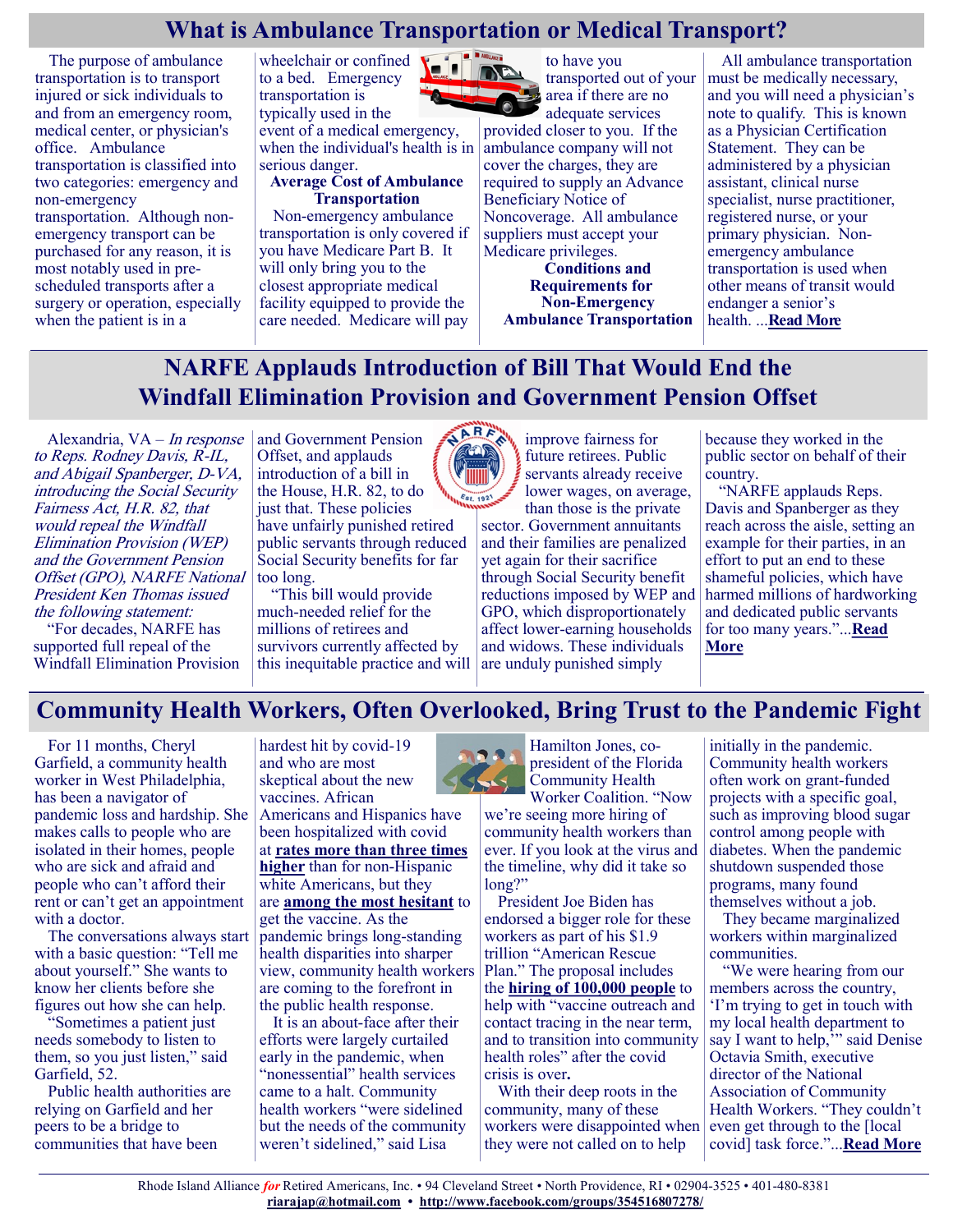# **What is Independent Living?**

Independent Living, also known as retirement living, is a senior housing option for aging adults in which the resident lives independently without aid or assistance. The philosophy behind independent living is to keep the resident sovereign, create a social community, and promote healthy living and independence. Independent Living refers to level of care rather than age. Generally speaking, most individuals who living in a retirement home are senior citizens, however it is common to find ages ranging from people in their late fifties to early nineties. Independent Living provides the lowest level of care in senior housing spectrum, followed by **[assisted](https://seniordirectory.com/housing/assisted-living-facilities)  [living](https://seniordirectory.com/housing/assisted-living-facilities)** and **[skilled nursing](https://seniordirectory.com/housing/skilled-nursing-homes)**.

**Services Provided by Retirement Communities:**

- Transportation to medical appointments
- Transportation for errands
- Laundry Services
- Dining Services options may vary from buffet-style, sitdown dining, open-hour dining, set-hour dining
- ◆ In-Community Social Programs – bingo, movie nights, trivia nights, holiday celebrations, etc.
- Outside -the-Community Social Programs – day trips to museums, movies, casinos, etc.
- Fitness and exercise programs

Salon, barber and spa services Retirement Living does not include:

Medical Assistance and

Health Care

- ◆ Rehabilitation Therapy
- Assistance with Daily Living (ADL's) – self performance activities such as bathing, homemaking, feeding, grooming, dressing, and going to the bathroom **What does a Retirement**

#### **Community look like?** Independent living

communities can vary in size from small to large, from approximately 30 units to 300 units, and can look and feel very different depending on the setting and ambiance of the community. When choosing a retirement community it is important to find an option that best suits your needs, income and lifestyle:

- Condo Setting apartment style living with community amenities located in the building
- $\triangle$  Cottage Setting small houses or townhomes with community amenities located in a detached building on-site
- Mobile Homes caravan style living with community amenities located in a detached building on-site
- $\triangle$  Active 55+ Communities geared towards individuals with higher incomes, these communities are well known for having updated amenities, well-maintained facilities, and a fantastic curriculum of programs and classes
- Low-Income Housing/HUD Housing/Subsidized Housing/ Section 8 Housing – geared

towards individuals with low annual household incomes, typically a portion of rent is

subsidized by the government

Veteran Housing – reserved only for Veterans and their spouses, typically a portion, if not all, of rent is subsidized by the government

#### **What if the resident needs help with Assistance in Daily Living (ADL's) and/or Medical Care?**

Retirement Homes do not provide Assistance with Daily Living and Medical Care; therefore when a situation requires one of these services there are multiple routes the resident can take. The first step should always be to assess the extent of care required. If the resident needs assistance with grooming, bathing, dressing, medication reminders, dressing, etc. then hiring a third party homecare provider may be the easiest and most affordable option. If the situation deteriorates to the point that it is unsafe for the resident to live without 24 hour readily available assistance, then moving the resident to an assisted living facility is the best option.

If medical care is required then the extent of medical attention should be assessed immediately. If it is determined that care can be provided inside the home then outsourcing a third party Home Health Agencies is a great option. Home Health Agencies provide nursing care, physical therapy, occupational therapy, and speech therapy, among other services. In some cases the needs of the resident calls for a doctor's attention rather than the aid of a **[home health agency](https://seniordirectory.com/in-home-services/home-health-agencies-medical)**. Conveniently, there are visiting physicians and house-call doctors who are experts at providing care in the retirement facility.

In more extreme cases, the resident may need to be transferred temporarily or moved permanently from the retirement home in order to receive the proper level of care. **[Short](https://seniordirectory.com/housing/short-term-rehabilitation)-term [rehab facilities](https://seniordirectory.com/housing/short-term-rehabilitation)** are designed with the intent to quickly rehabilitate the patient and get them back in their home as fast as possible. If long-term rehab is needed the senior should be transferred to a nursing home. Many retirement homes also provide assisted living, **[Alzheimer's care](https://seniordirectory.com/housing/alzheimer-care-facilities)**, skilled nursing, and some even provide all three (**CCRC - [Continuum](https://seniordirectory.com/housing/continuum-of-care)  [Care Retirement](https://seniordirectory.com/housing/continuum-of-care)  [Community](https://seniordirectory.com/housing/continuum-of-care)**). The virtue of a

CCRC is the resident rarely has to leave the facility to receive the appropriate care needed. In the event that hospitalization is required immediately call 911. , or are simply looking to find

out more information, we have FREE Care Counselors who can help by calling 1-800-955- 8510, or sending an email to **[info@seniordirectory.com](mailto:info@seniordirectory.com)**.

# **5 of the best meal delivery services for seniors**

Seniors, or older adults, may wish to use a meal delivery service for convenience and ease. Some brands cater to older adults by specifically considering their health requirements.

Older adults may only need meals for one or two people and may be unable to shop for ingredients or cook meals easily.

Using a meal delivery service can help save time and effort. There are many brands available online, but some may be more suitable for an older person's health and lifestyle requirements. and a recipe, which a person can

This article looks at five meal delivery services that are suitable for older adults. It discusses how they work and looks at their menus. It also looks at potential health benefits and drawbacks of meal delivery and some alternatives that people can consider.

**How does meal delivery work?** Meal delivery services offer

either ready-made meals or meal kits.

Meal kits include ingredients

use to prepare meals at home.

Some older adults may prefer the convenience of

heating up a ready-made meal. Others may enjoy cooking but like not having to source recipes or shop for ingredients, in which case they may prefer a meal kit.

Brands that deliver meals for one or in smaller portions may suit older adults. Additionally, some older adults may have health conditions or need to eat special diets, so they may prefer services that provide meals to

suit them. Depending on their health, some older adults may need to eat pureed food, and some brands offer this.

Older adults may prefer to use a service that is easy to order from and has the flexibility to skip weeks or vary the number of meals they choose.

With these points in mind, the following meal delivery services may be suitable for older adults….**[Read More](https://www.medicalnewstoday.com/articles/meal-delivery-for-seniors#how-does-it-work)**

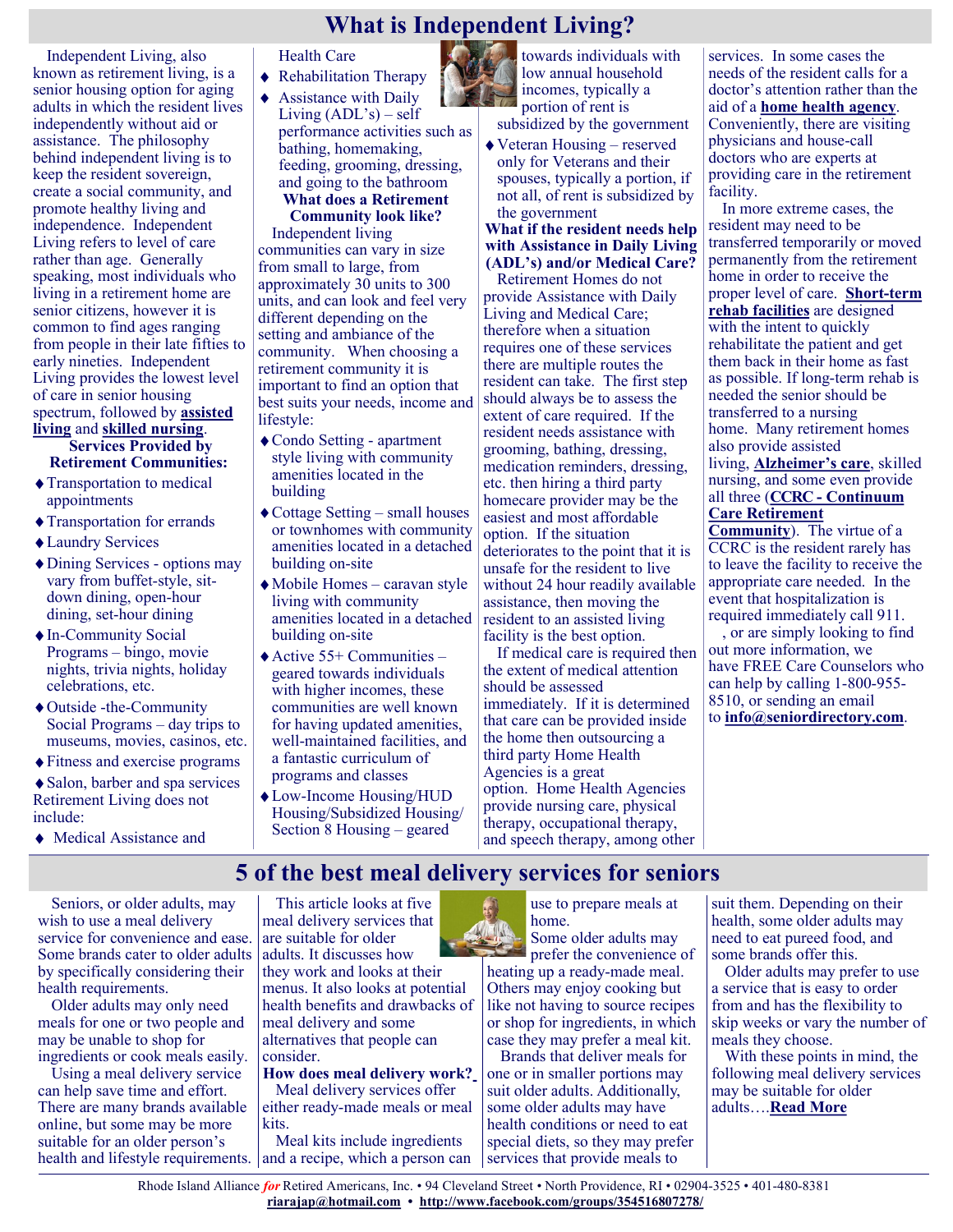# **Well-kept secrets of Medicare Advantage plans (MA)**

#### *Written by [Diane Archer](https://justcareusa.org/author/admin/)*

In the last few weeks, I've given a couple of talks focused on Medicare Advantage. I always highlight the biggest well -kept secrets of Medicare Advantage plans, summarized below. They should give anyone thinking of joining a Medicare Advantage plan pause.

Believe me, I realize that traditional Medicare is unaffordable for many people because **it [lacks an out](https://justcareusa.org/why-shouldnt-traditional-medicare-have-an-out-of-pocket-cap/)-of[pocket cap](https://justcareusa.org/why-shouldnt-traditional-medicare-have-an-out-of-pocket-cap/)**. That's an issue Congress needs to fix because traditional Medicare gives people the **[freedom to](https://justcareusa.org/if-you-want-easy-health-care-access-and-good-quality-care-you-probably-want-traditional-medicare/)  [choose](https://justcareusa.org/if-you-want-easy-health-care-access-and-good-quality-care-you-probably-want-traditional-medicare/)** the care they want from the doctors and hospitals they want to use. Anyone who joins a Medicare Advantage plan loses that freedom and takes a big gamble.

Insurance is about tomorrow at least as much as today. Not needing much health care now is not a reason to choose a Medicare Advantage plan. When you do, accessing care in an MA plan can be stressful. Inappropriate delays and denials of care are routine, as are restricted and ever-changing networks.

Medicare Advantage can take a huge financial and emotional toll on you and your family. As long as you're healthy, you're fine. If you get sick, it's impossible to know whether your Medicare Advantage plan will meet your needs. If you're able to get the care you need when you develop a costly or complex condition, Medicare

Advantage can be far more expensive than traditional Medicare. Out-of-pocket costs are

#### now more than **[\\$7,550 for in](https://justcareusa.org/your-medicare-benefits-and-costs-in-2021/)[network care alone.](https://justcareusa.org/your-medicare-benefits-and-costs-in-2021/)**

It's inhumane and unconscionable for Congress to force vulnerable Americans to take such a large risk with their healthcare in Medicare Advantage. It's equally wrong to keep people from switching out of Medicare Advantage to traditional Medicare because it lacks an out-of-pocket cap and getting affordable supplemental coverage is not guaranteed.

#### **MA plans offer insurance that can disappear when you need it**

- They can tempt you with inexpensive things like gym club memberships and low premiums
- They can tease you by not interfering with routine inexpensive items of healthcare
- They can arbitrarily deny you access to expensive healthcare your doctors recommend
- They can arbitrarily **[restrict](https://www.ama-assn.org/practice-management/medicare/6-ways-improve-medicare-advantage-physician-networks)  [and change their provider](https://www.ama-assn.org/practice-management/medicare/6-ways-improve-medicare-advantage-physician-networks)  networks [at any time](https://www.ama-assn.org/practice-management/medicare/6-ways-improve-medicare-advantage-physician-networks)**
- They can arbitrarily change their coverage rules at any time
- They can change ownership, leadership and behaviors at any time

**MA plans take away your choices**



◆ They often **do not [cover care from](http://files.kff.org/attachment/Report-Medicare-Advantage-How-Robust-Are-Plans-Physician-Networks)  [many of the](http://files.kff.org/attachment/Report-Medicare-Advantage-How-Robust-Are-Plans-Physician-Networks)  [providers](http://files.kff.org/attachment/Report-Medicare-Advantage-How-Robust-Are-Plans-Physician-Networks)** in your

community

- They often do not cover any care at **[Centers of Excellence](http://files.kff.org/attachment/Report-Medicare-Advantage-Hospital-Networks-How-Much-Do-They-Vary)**
- They impose out-of-pocket costs for most care
- They don't reliably cover the care your doctors think you need
- They can endanger your health with **[widespread and](https://www.fiercehealthcare.com/payer/medicare-advantage-organizations-routinely-issue-improper-payment-denials-oig)  [inappropriate delays and](https://www.fiercehealthcare.com/payer/medicare-advantage-organizations-routinely-issue-improper-payment-denials-oig)  [denials of care](https://www.fiercehealthcare.com/payer/medicare-advantage-organizations-routinely-issue-improper-payment-denials-oig)**
- They often do not offer highvalue care for people with complex conditions; if they do, they don't make it easy to get, and may not even let you know about its availability
- $\triangle$  They do not disclose their mortality rates, denial rates, and average out-of-pocket costs

**MA plans are paid a fixed rate upfront; the less they spend on your healthcare, the more of your money they keep and the more profits they make**

- $\triangleleft$  Their business model prioritizes covering low-cost care over high-value care
- Their business priorities are to **[pay for less care](https://healthpayerintelligence.com/news/oig-finds-profits-to-blame-for-denied-medicare-advantage-claims) and** pay less for care
- To compete effectively and keep their premiums low, they design their plans to avoid enrolling people with complex conditions
- They lack an incentive to focus on people's long-term

#### needs or the needs of the community, as they must answer to Wall Street on a quarterly basis.

- They see money spent on your health as an avoidable expense, not as an investment in our mutual futures
- They are difficult and **[costly](https://justcareusa.org/medicare-advantage-plans-unaccountable-for-billions-in-overcharges/)  [to oversee](https://justcareusa.org/medicare-advantage-plans-unaccountable-for-billions-in-overcharges/)**
- $\blacklozenge$  They are largely unaccountable for violating their **[contractual](https://www.gao.gov/assets/660/651712.pdf)  [obligations](https://www.gao.gov/assets/660/651712.pdf)** or engaging in fraud
- ◆ They can leave your community at any time

#### **Here's more links on Medicare Advantage plans:**

- **[What if the government](https://justcareusa.org/what-if-the-government-paid-medicare-advantage-plans-differently/)  [paid Medicare Advantage](https://justcareusa.org/what-if-the-government-paid-medicare-advantage-plans-differently/)  [plans differently?](https://justcareusa.org/what-if-the-government-paid-medicare-advantage-plans-differently/)**
- **[Medicare Advantage gold](https://justcareusa.org/medicare-advantage-gold-mine-puts-traditional-medicare-at-grave-risk/)  [mine puts traditional](https://justcareusa.org/medicare-advantage-gold-mine-puts-traditional-medicare-at-grave-risk/)  [Medicare at grave risk](https://justcareusa.org/medicare-advantage-gold-mine-puts-traditional-medicare-at-grave-risk/)**
- **[Ten ways Medicare](https://justcareusa.org/ten-ways-medicare-advantage-plans-differ-from-traditional-medicare/)  [Advantage plans differ](https://justcareusa.org/ten-ways-medicare-advantage-plans-differ-from-traditional-medicare/)  [from traditional Medicare](https://justcareusa.org/ten-ways-medicare-advantage-plans-differ-from-traditional-medicare/)**
- **[Senators ask Medicare](https://justcareusa.org/senate-asks-cms-why-it-is-not-holding-medicare-advantage-plans-accountable-for-violating-their-contractual-obligations/)  [agency why it is not](https://justcareusa.org/senate-asks-cms-why-it-is-not-holding-medicare-advantage-plans-accountable-for-violating-their-contractual-obligations/)  [holding Medicare](https://justcareusa.org/senate-asks-cms-why-it-is-not-holding-medicare-advantage-plans-accountable-for-violating-their-contractual-obligations/)  [Advantage plans](https://justcareusa.org/senate-asks-cms-why-it-is-not-holding-medicare-advantage-plans-accountable-for-violating-their-contractual-obligations/)  [accountable for violating](https://justcareusa.org/senate-asks-cms-why-it-is-not-holding-medicare-advantage-plans-accountable-for-violating-their-contractual-obligations/)  [their contractual](https://justcareusa.org/senate-asks-cms-why-it-is-not-holding-medicare-advantage-plans-accountable-for-violating-their-contractual-obligations/)  [obligations](https://justcareusa.org/senate-asks-cms-why-it-is-not-holding-medicare-advantage-plans-accountable-for-violating-their-contractual-obligations/)**
- **[Will Congress allow](https://justcareusa.org/will-congress-allow-medicare-drug-price-negotiation-in-2021/)  [Medicare drug price](https://justcareusa.org/will-congress-allow-medicare-drug-price-negotiation-in-2021/)  [negotiation in 2021?](https://justcareusa.org/will-congress-allow-medicare-drug-price-negotiation-in-2021/)**

**Important Documents Checklist**

1.Insurance and

- Medicare card 2.List of Current and
- Past Medications 3.Names and phone numbers of relatives, friends or geriatric care
- managers 4.Discharge papers, if
- applicable 5.Care Plan document, if

applicable **[Face sheet,](https://www.caring.com/articles/medical-face-sheet) if applicable** Other Important Documents Additionally there are a few



documents that you should create so that your wishes in regard to care are known and that someone can act on your behalf. A copy of the

following records should be kept in a safe place. You will not need these documents on a typical doctor's visit, but you should have them if you are hospitalized with any prolonged ailment. If you put these documents into your notebook have them towards the back so they aren't exposed. Make sure

trusted loved ones know where copies of the following documents are kept:

- 1.Advanced Health Directive or a Living Will
- 2.Durable Power of Attorney **Health Care Proxy or Medical**
- **Power of Attorney (MPOA)** Finding an Elderlaw Attorney
- If you need help drafting these documents, contact a
- Assisted Living Costs Near You
- Compare pictures, pricing, options.

Rhode Island Alliance *for* Retired Americans, Inc. • 94 Cleveland Street • North Providence, RI • 02904-3525 • 401-480-8381 **[riarajap@hotmail.com](mailto:riarajap@hotmail.com) • [http://www.facebook.com/groups/354516807278/](https://www.facebook.com/groups/354516807278/)**

What financial and legal documents do you and your elderly loved ones need? One way to make doctor or hospital visits just a tad easier on yourself is by having all the necessary documents with you when you go. Your best bet is to get a notebook with some pockets so that you can keep all this important paperwork in one place. Plus it makes it easy to grab as you head out the door.

What to Keep in Your Notebook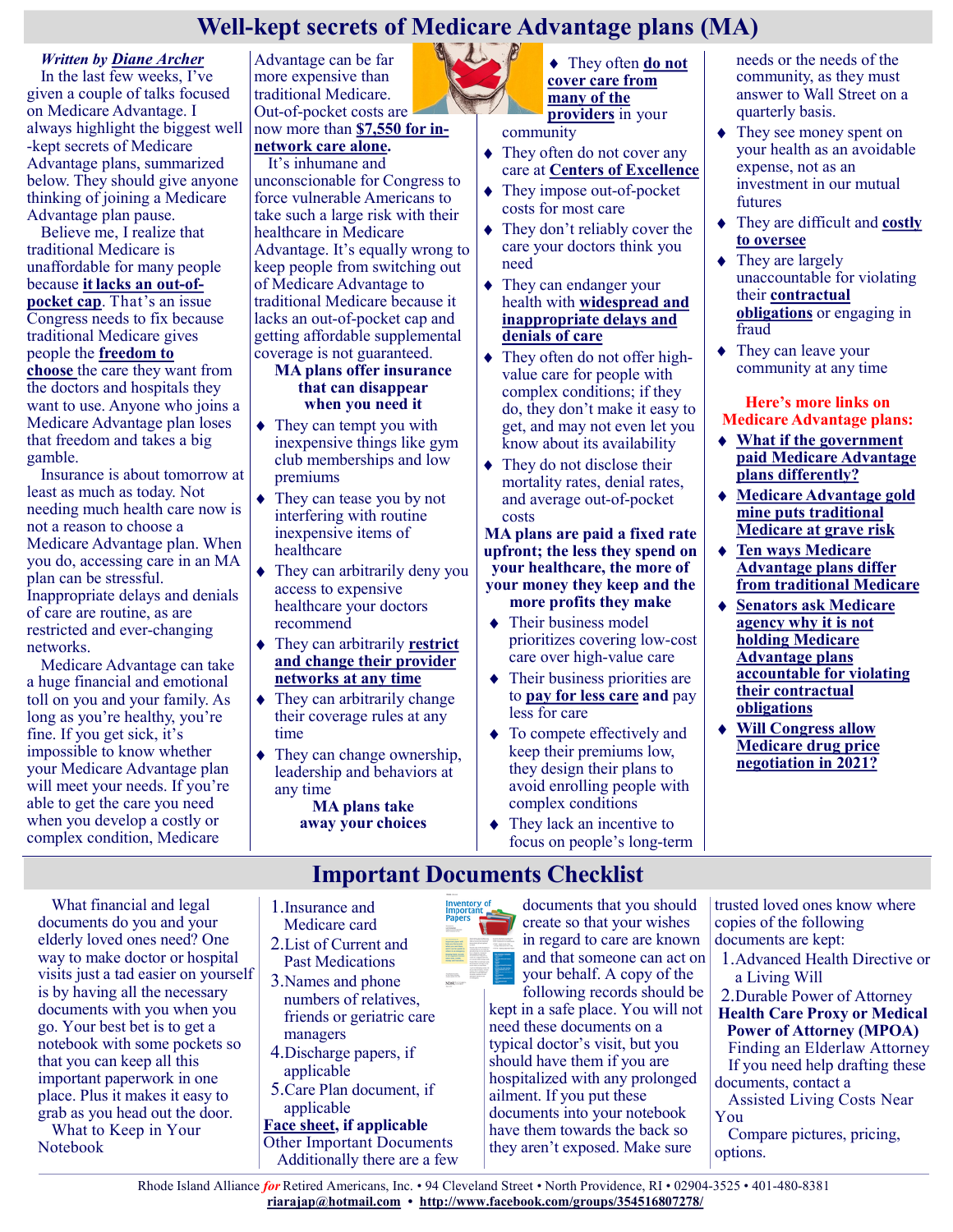# **RIARA HealthLink Wellness News** *Reduction Reduction***ly and** *Reduction***ly and** *Reduction***ly <b>Reduction**



# **When Heart Attack Strikes, Cancer Patients Often Miss Out on Lifesaving Treatment**

Too few cancer patients who have a heart attack are receiving emergency angioplasties that could save their lives, a new study finds.

"This is an important study, which underscores the broader issue in cardio-oncology of cancer patients too often being passed over for potentially beneficial procedures," said Dr. Robert Copeland-Halperin, a cardiologist unconnected to the new research.

While cancer patients may be at higher risk for some complications, there's "the potential [of angioplasty] to not only open the artery or valve, but open the future for these patients, by enabling them to receive more effective treatment for their cancer," said Copeland-Halperin.

He's a specialist in cardio-oncology at Northwell Health Cancer Institute in Lake Success, N.Y.

Because cancer and heart disease often occur in the same person, "what we want is to help the patient, and hence a cardiologist and an oncologist must work together to produce the best results for the patient," Copeland-Halperin said.

In the new study, published Feb. 4 in European Heart Journal – Acute Cardiovascular Care, British researchers compared rates of what's formally known as "primary percutaneous coronary intervention" (PCI) -- also called coronary angioplasty -- in heart attack patients with and without



cancer. They also assessed the effectiveness and safety of the treatment in the

two groups of patients. PCI involves a stent being placed in a blocked artery to help restore blood flow to the heart. Ideally, the procedure should be performed within two hours to

minimize heart muscle damage. Primary PCI is the standard of care for heart attack patients. But there's been anecdotal evidence that patients with cancer are less likely to receive it, and the benefits of PCI in heart attack patients was unclear, explained study lead author Dr. Mohamed Mohamed, of Keele University in England.

As Copeland-Halperin explained, cancer and its

treatments can raise risks during heart procedures. "Cancer patients are undoubtedly a highrisk cohort, with increased incidence of bleeding," as well as an increased odds for heart attacks and strokes, rehospitalization, and death. But he said that's true "in essentially any [medical] context."

To find out if discrepancies in heart attack care exist, Mohamed's team analyzed 2004- 2015 data from more than 1.8 million adults treated for heart attacks in the United States. All had what's known as an "STelevation myocardial infarction" (STEMI) heart attack, which is caused by a blockage of an artery that supplies blood to the heart….**[Read More](https://consumer.healthday.com/sb-when-heart-attack-strikes-cancer-patients-often-miss-out-on-life-saving-treatment-2650255411.html)**

# **How to improve poor circulation in the feet**

Poor circulation in the feet can cause the feet to become cold, discolored, or numb. Sometimes, it is a symptom of an underlying condition.

The body transports blood, oxygen, and nutrients to cells around the body through the circulatory system. If blood vessels in an area close, harden, or narrow, a person may develop reduced circulation.

In this article, we will look at the symptoms of poor circulation in the feet, potential causes, treatments, and self-care techniques.

**Signs and symptoms** People with poor circulation may notice their feet feel cold or numb. They may also notice discoloration. The feet may turn red, blue, purple, or white.

These symptoms may worsen in certain situations, such as when a person sits still for

long periods of time or goes outside in cold weather. However, for some people, these symptoms may be constant or flare up due to an underlying condition.

Additional symptoms of poor circulation **[can include](https://www.diabetes.co.uk/diabetes-complications/poor-blood-circulation.html)**:

- dry or cracked skin
- **[hair loss](https://www.medicalnewstoday.com/articles/70956)** on the legs or feet
- weak toenails
	- slow wound healing **Underlying causes**

Below are some of the underlying conditions that may cause reduced circulation….**[Read More](https://www.medicalnewstoday.com/articles/poor-circulation-in-feet#symptoms)**

**Are Your Allergies Worse? Blame Climate Change**

In a grim development for allergy sufferers in North America, a new investigation warns that pollen seasons are getting longer and worse.

Over the last three decades, the  $\vert$  in Salt Lake City. annual pollen season has expanded by nearly three weeks, accompanied by a 21% jump in pollen concentrations.

A big underlying cause: climate change.

"It is clear that global warming is the major culprit in the lengthening of pollen seasons, and it seems to be playing a more moderate role in exacerbating annual pollen

levels," explained study CONSILIATE lead author William Anderegg, an assistant professor of biology at the University of Utah,

For the study, Anderegg and his team analyzed pollen concentration data gathered between 1990 and 2018 from 60 pollen count stations across the United States and Canada. The stations are run by the U.S. National Allergy Bureau.

After stacking pollen data up against two dozen climate models, the investigating team concluded that climate change



accounted for roughly half of the expanding pollen season trend. Rising temperatures

were pegged responsible for about 8% of the rise in pollen concentrations.

"This is because pollen seasons are incredibly sensitive to temperature, and global warming is far and away the main driver of temperature increases in the U.S. over this period," Anderegg said. "There are likely other drivers influencing pollen patterns, too, things like changing vegetation and wind patterns. But the

impact of global warming particularly on pollen season start and length is quite clear."

The study findings were published online Feb. 8 in the Proceedings of the National Academy of Sciences.

Anderegg explained that pollen season "is the window of time when pollen concentrations rise above a certain minimum threshold." This is often when allergy sufferers start to experience issues, such as sneezing and wheezing….**[Read](https://consumer.healthday.com/2-8-climate-change-has-lengthened-pollen-season-by-20-days-study-2650281564.html)  [More](https://consumer.healthday.com/2-8-climate-change-has-lengthened-pollen-season-by-20-days-study-2650281564.html)**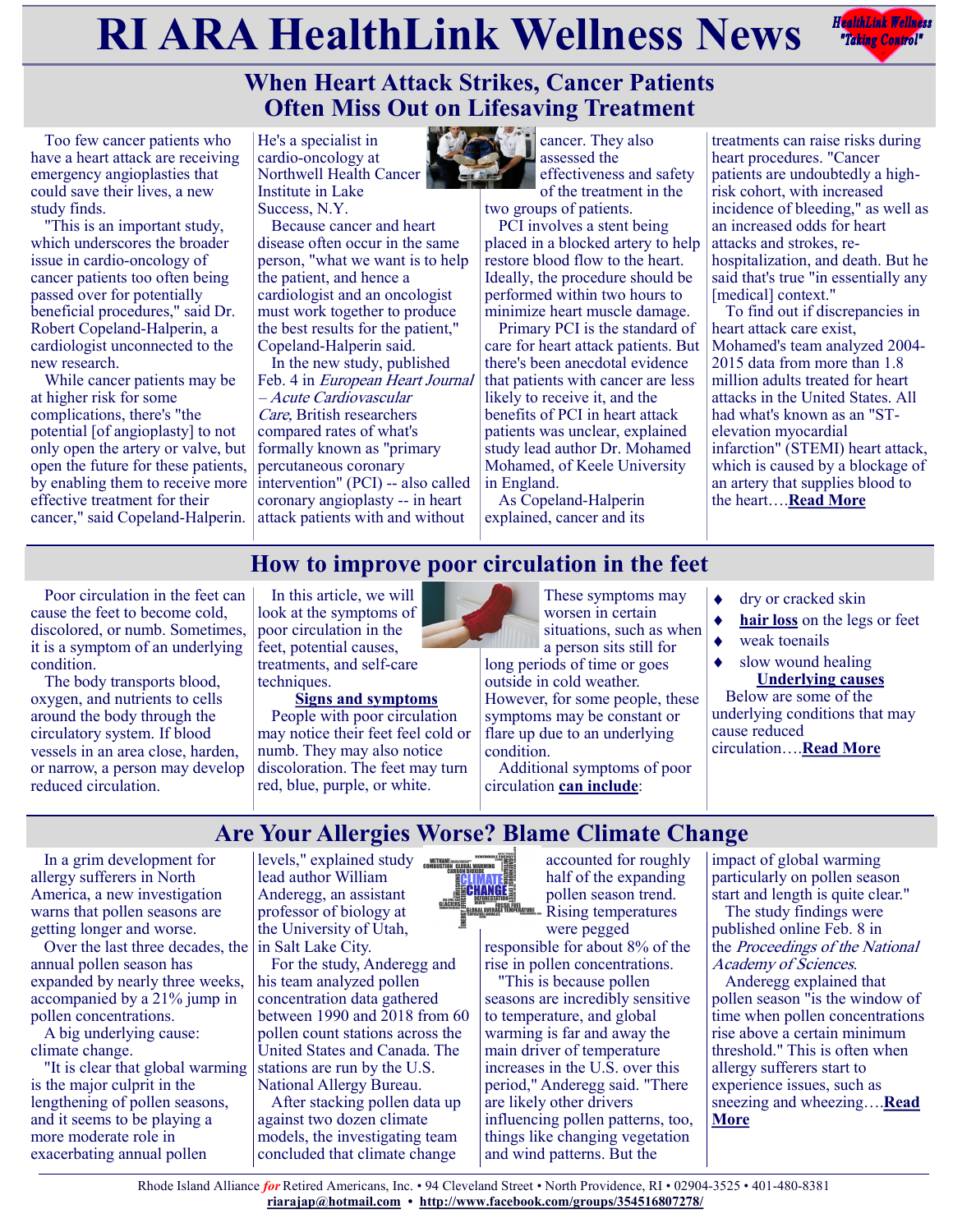## **What is the Black Box Warning?**

The U.S. Food and Drug Administration (FDA) monitors, tests and certifies all medications which become available to us on the market. A black box warning, sometimes referred to as boxed warnings, is the most stern warning that the FDA issues. They are issued when there are certain serious safety risks related to taking the prescribed medicines. Though the risk of injury may be relatively small, when compared to the number of people who take the medicine, the injuries can be severe enough to warrant the attention of our doctors, pharmacists and us, the patients.

These warnings communicate to us the potential, albeit rare, but dangerous side effects. They also inform us of safe usage and a variety of potential factors which might increase an unwanted episode injurious to our health. The black box warnings are on the outside of the prescription bottle, in bold print, with a black border. They may also be printed on information sheets inside the packaging.

#### **Warnings Communicate Possible Risk**

When we pick up a prescription which has a black box warning, it does not necessarily mean that we should

not take the drug. The warnings are primarily to alert health care professionals, so that they can either discuss

the medicine with the patient or at least know what to be aware of if they are already familiar with the patient's medical history. Some medicines should not be taken by someone who is pregnant or nursing.

#### **What prompts a black box warning?**

All medicines go through clinical trials, wherein the proposed medicine is tested on people who have the malady, or symptoms, which the drug has been designed to treat. When the trial data is such that the FDA identifies a concern with possible serious outcomes, the manufacturer can be required to state the concern/warning on the labeling of its product. Again, this does not mean that all people who take the prescribed drug will have a high risk of what is termed an "adverse event." It does mean, however, that health care providers and patents alike should be aware of those risks.

**Information Available From the FDA** The **[Guide to Drug Safety](https://www.fda.gov/media/74382/download)  [Terms at the FDA](https://www.fda.gov/media/74382/download)** is an excellent source of information



provided to us by our government. As patients of, presumably, some doctor(s) or another, we have a responsibility to

be at least somewhat educated about the medicines we take. Government agencies use terms which are often stark, direct and sometimes a bit frightening or intimidating. Such is the nature

of the language of government. We do not have to fear it, and we would do well to learn how we can assist our medical professionals in our own health care.

We also have a responsibility to be aware that our doctors are not omniscient and infallible. It is not possible for them to remember every risk factor for every patient that they attend to. If we are taking aspirin for headaches, and our doctor prescribes a blood thinner for us, the onus is on us to make certain that the doctor knows that we take something for headaches. Aspirin is a bloodthinning agent. It does not go well with taking a prescription blood thinner. Similarly, if we eat a lot of leafy greens and other green vegetables which are high in vitamin K, which is a blood coagulator, we need to let our doctors know. Vitamin K

works against blood thinners. But if we do not tell our doctors all that we are taking, then she or he might prescribe something that could harm us.

In short, Dear Reader, black box warnings are there to protect us from unwanted side effects from medicines we ingest. Most of the time, those medicines alleviate whatever is ailing us. It is important that we remain vigilant and mindful about what we put into our bodies, particularly when we have some years under our belts and/or suspenders. None of us can live a 100% risk-free, pain-free or malady-free life. It just does not work that way, not even in Utopiaville. Read the labels and black box warnings on any medications you are taking. If you have questions, ask your doctor, PA or pharmacist before taking the first dose. Then go outside and play! Don't worry. Be happy. Back in the days depicted in the old Flintstone cartoons, prescription medicines were not even an option. We would all do well to be grateful that we have such options today.

## **Feeling SAD? Here Are Ways to Ease Winter Blues**

The COVID-19 pandemic can make mental health struggles even worse for some people with and blinds in the seasonal affective disorder (SAD).

SAD is a type of depression triggered by the shorter daylight hours and gray skies of winter. It causes symptoms such as overeating, social withdrawal and decreased energy.

Pandemic-related effects such as stress, anxiety and social isolation could make SAD even worse for some people, according to Dr. Drew Pate, chief of psychiatry at LifeBridge Health, a health care corporation in Baltimore.

He offered some advice for people with SAD. No. 1 on his list: Get as much exposure to

sunlight as you can. "Open your curtains morning and position

yourself near windows at work if you can," Pate suggested in a LifeBridge news release. "Exposing yourself to natural light early in the day, even light on a cloudy day, can help improve your mood and energy level."

If possible, sit outside during work breaks, Pate recommended. And, he added, consider using a light therapy box.

"Using a light therapy box in the morning soon after waking up can have dramatic effects on your mood and energy level throughout the day," Pate said.

Here are some other coping strategies:

◆ **Be active.** "Regular exercise and activity can be especially powerful in combating low moods and low energy," but be sure to follow social distancing rules, Pate said.

**Maintain consistent schedules.** Go to bed and wake up at the same times daily, and stick to a mealtime schedule, Pate advised. "Consistent routines will help keep your mood on track and ensure your mind and body's need for appropriate rest and nutrition is met so that you can address other potential causes of worsening mood or

low energy," he said.

- ◆ Stay connected. Isolation "can be a major contributor to worsening mood and energy level," and increased social isolation and disconnection during the pandemic "are harmful to our overall wellbeing," Pate said. In-person interaction may not be possible, but you can phone, text or have video chats.
- **Relax and do things you enjoy.** Set aside time for selfcare and activities.

If your mood or energy still aren't improving, consider seeking professional help, Pate advised.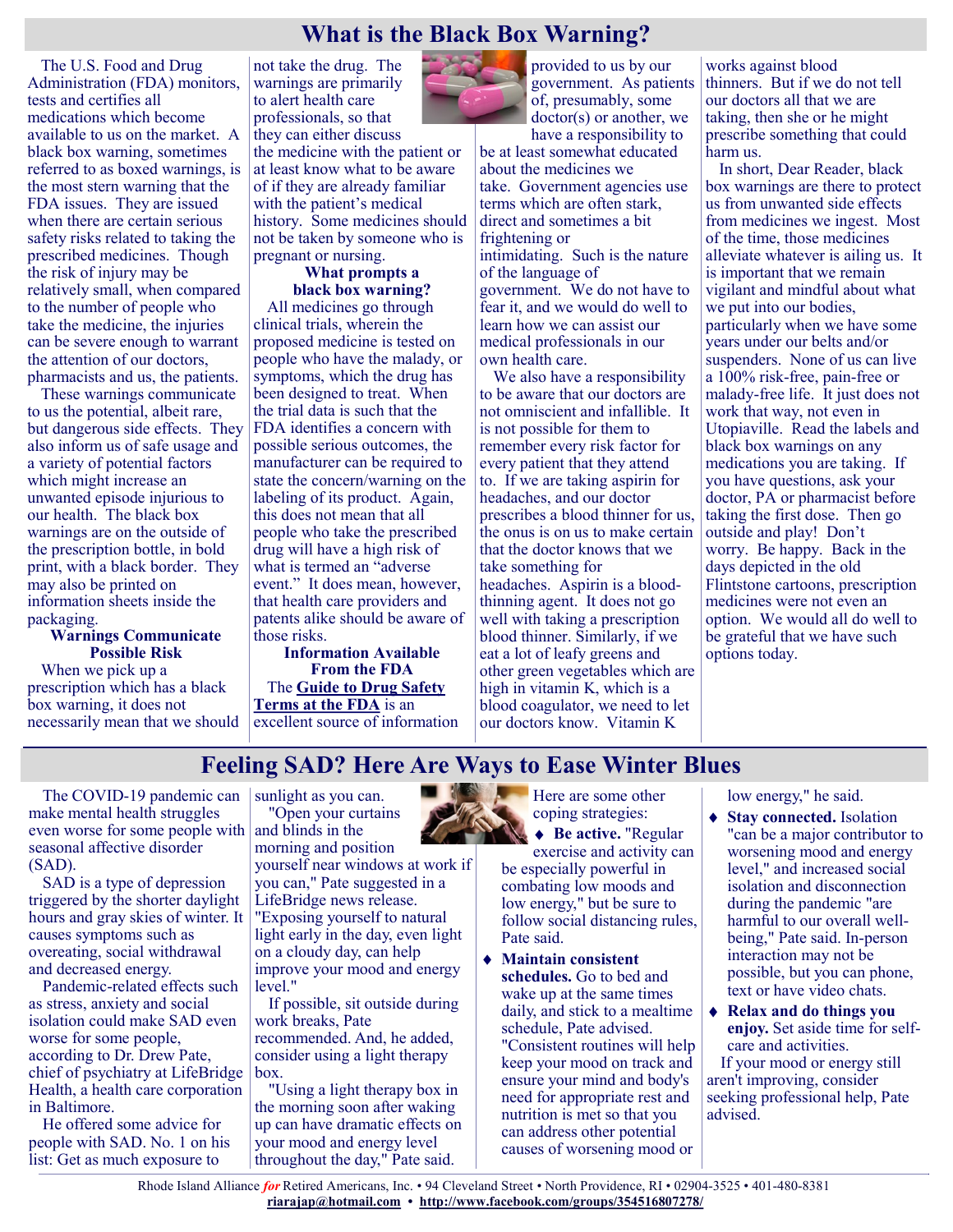## **Whole Wheat Better for You Than White Bread, Study Confirms**

New research reinforces advice to include more whole grains in your diet.

A diet heavy in "refined" grains (such as white bread, cookies and muffins) may increase your risk for heart disease and early death, while whole grains may lower it, according to the study.

"We encourage people to have moderate consumption of carbohydrates and to have different types of grain, especially whole grain," said lead researcher Mahshid Dehghan, of the Population Health Research Institute at McMaster University in Hamilton, Ontario, Canada.

"Reduction in quantity and improving the quality of carbohydrates is the message of our study," Dehghan said.

Grains like oats, rice, barley and wheat make up about half of diets around the world and as much as 70% in low- and middle -income countries, particularly in Africa and South Asia, the researchers noted.

The findings don't prove that a diet heavy in refined grains causes stroke, heart attacks or other forms of heart disease, only that there seems to be a link.

For the study, the research team collected data on more than

137,000 people in 21 countries who were aged 35 to 70, had no history of heart disease and were tracked for

more than nine years.

People who reported eating 12 ounces of refined grains a day were found to have 27% higher odds of early death and a 33% higher risk of heart disease than those who limited their intake to less than 2 ounces a day.

A diet heavy in refined grains was also linked to higher blood pressure, the findings showed.

The participants self-reported the quantity and type of grains in their diet, so the researchers

noted that they can't vouch for accuracy of that data.

The study looked at white rice apart from other refined grains because more than 60% of participants lived in Asia, where rice is a staple.

Dehghan said no significant link was found between eating whole grains or white rice and adverse health outcomes.

"Getting about 50% to 60% of energy from carbohydrates is OK, but we encourage people to lower their carbohydrate consumption," she said….**[Read](https://consumer.healthday.com/2-4-whole-wheat-better-for-you-than-white-bread-study-confirms-2650238535.html)  [More](https://consumer.healthday.com/2-4-whole-wheat-better-for-you-than-white-bread-study-confirms-2650238535.html)**

# **Daily Green Tea, Coffee Tied to Lower Risk for 2nd Heart Attack, Stroke**

If you have had a heart attack and a stroke, you might want to stock up on green tea.

New research from Japan finds survivors who drink plenty of green tea may live longer lives.

Stroke survivors who drank at least seven cups per day were 62% less likely to die during the study period, versus nondrinkers. Similarly, the risk was cut by 53% among heart attack survivors who downed that much tea.

Green tea was not the only beverage tied to longer life. For heart attack survivors -- as well as people with no cardiovascular problems -- moderate coffee

intake was also linked to better survival. The coffee benefit did not

extend, however, to stroke survivors.

What does it all mean? The findings do not prove that

either beverage is a lifeprolonging elixir. But they do add to evidence that plant compounds called flavonoids are good for cardiovascular health, according to Dr. Andrew Freeman.

Freeman, who was not involved in the study, is director of cardiovascular prevention and wellness at National Jewish Health in Denver.

There are no magic bullet foods, and a few cups of green



tea won't "cancel out the effects of a bacon cheeseburger," Freeman

He stressed the importance of an overall diet low in processed foods and rich in plant-based ones -- including fruits, vegetables, beans, whole grains and vegetable oils.

That said, people would benefit from replacing sugary drinks with tea and coffee - provided they don't load those beverages down with cream and sugar, Freeman noted.

He said brewed teas and coffee are also better options than "diet" drinks, with their artificial sweeteners.

A caveat, Freeman said, is that people sensitive to caffeine would want to be judicious, especially with coffee.

The study was led by Dr. Hiroyasu Iso, a professor of public health at Osaka University, and published Feb. 4 in the journal *Stroke*. It involved more than 46,000 Japanese adults aged 40 to 79 who were followed for about 20 years. The group included 478 stroke survivors and 1,214 heart attack survivors.

At the outset, the participants completed questionnaires on their diets and other lifestyle habits. By the end of the study, 9,253 people had died….**[Read](https://consumer.healthday.com/2-4-daily-green-tea-coffee-tied-to-lower-risk-for-second-heart-attack-stroke-2650233846.html)  [More](https://consumer.healthday.com/2-4-daily-green-tea-coffee-tied-to-lower-risk-for-second-heart-attack-stroke-2650233846.html)**

# **Why Adding on a Few Pounds as You Age Might Be Good for You**

Putting on a few extra pounds in your 50s may add years to your life -- if you start off at a normal weight and your weight gain doesn't tip into obesity, a new study suggests.

But two outside experts cautioned that the findings are not a license to pack on the pounds, as study participants who started off obese and continued to gain weight over the years were actually least likely to survive into old age.

"If you are already heavy, getting heavier isn't going help, it will harm you," said Dr. Ann Rogers, who reviewed the

findings. She's director of the surgical weight loss program at Penn State Health Milton S. Hershey Medical Center.

For the new study, researchers looked at data from two generations of participants in the Framingham Heart Study, which began in 1948. They were grouped into categories based on their weight gain over the years. The study focused on body mass index (BMI), a measure of body fat based on height and weight, between ages 31 and 80.



Folks who started out at normal weight (BMI: 18.5 to 24.9) but gradually gained with advancing age lived longer than their counterparts who maintained their younger normal weight throughout their life span, the study found.

"For people with normal weight in early adulthood, moderate weight gain into overweight in later adulthood is associated with lower [death] risks compared to those who remain in the range of normal weight over the course of adulthood," said study lead

author Hui Zheng, an associate professor of sociology at Ohio State University.

People who are overweight or obese in early adulthood and gain weight have the highest risk of dying early, he said.

But "modest extra body weight in old age, including lean tissue mass and fat mass, might provide protection against nutritional and energy deficiencies, metabolic stresses, the development of wasting and frailty, and loss of muscle and bone density caused by chronic diseases such as heart failure," Zheng said...**[Read More](https://consumer.healthday.com/2-8-why-adding-a-few-pounds-in-later-life-may-be-good-for-you-2650252673.html)**